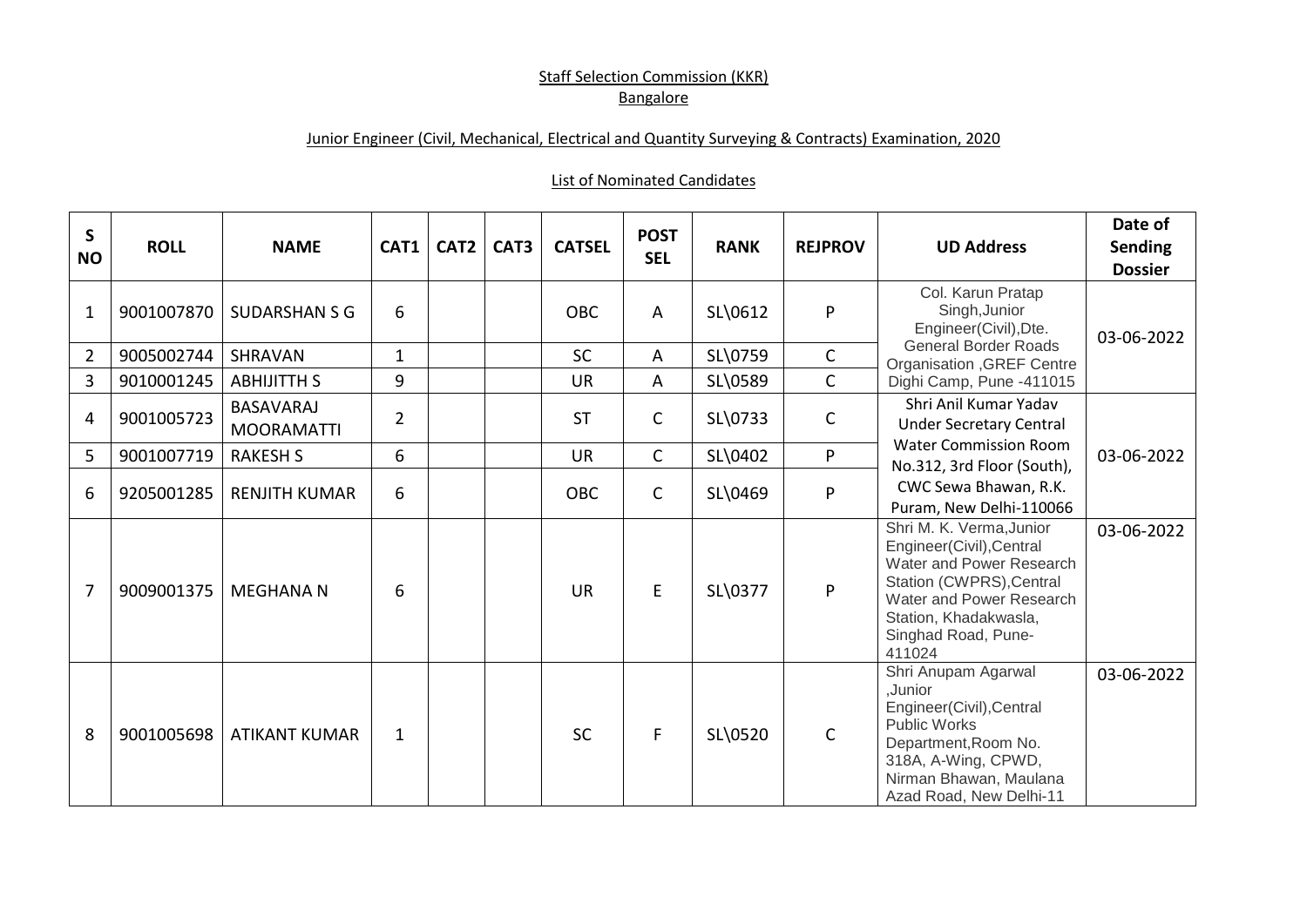| $\mathsf{S}$<br><b>NO</b> | <b>ROLL</b> | <b>NAME</b>                                | CAT1           | CAT <sub>2</sub> | CAT3 | <b>CATSEL</b> | <b>POST</b><br><b>SEL</b> | <b>RANK</b> | <b>REJPROV</b> | <b>UD Address</b>                                                                                                                                                                                                                                     | Date of<br><b>Sending</b><br><b>Dossier</b> |
|---------------------------|-------------|--------------------------------------------|----------------|------------------|------|---------------|---------------------------|-------------|----------------|-------------------------------------------------------------------------------------------------------------------------------------------------------------------------------------------------------------------------------------------------------|---------------------------------------------|
| 9                         | 9001010041  | SANDEEP<br><b>NARAYANAN</b>                | 9              |                  |      | <b>UR</b>     | G                         | SL\0011     | $\mathsf{C}$   | Shri Anupam<br>Agarwal, Junior<br>Engineer(Electrical), Central<br><b>Public Works</b><br>Department, Room No.<br>318A, A-Wing, CPWD,<br>Nirman Bhawan, Maulana<br>Azad Road, New Delhi-11                                                            | 03-06-2022                                  |
| 10                        | 9001006594  | <b>VIJITH KUMAR</b>                        | 9              |                  |      | <b>UR</b>     | $\mathbf{I}$              | SL\0397     | $\mathsf{C}$   | Shri A S Chauhan,<br>IDSE, Junior<br>Engineer(Civil), Military<br><b>Engineering Services</b><br>$(Army -HQ), E1C(1)$<br>Section, Directorate<br>General (Pers), HQ Military<br>Engineer Services,<br>Kashmir House, Rajaji<br>Marg, New Delhi-110011 |                                             |
| 11                        | 9001006682  | <b>PRAVEEN</b><br><b>RAMESH</b>            | $\overline{2}$ |                  |      | <b>ST</b>     | J                         | SL\0770     | $\mathsf{C}$   |                                                                                                                                                                                                                                                       |                                             |
| 12                        | 9001007704  | <b>RATNAKAR G N</b>                        | $\mathbf 0$    |                  |      | <b>EWS</b>    | $\mathbf{J}$              | SL\0580     | $\mathsf{C}$   |                                                                                                                                                                                                                                                       |                                             |
| 13                        | 9001007714  | <b>JAYANNA GARI</b><br><b>BHARATHKUMAR</b> | 9              |                  |      | <b>UR</b>     | $\mathsf{I}$              | SL\0409     | $\mathsf{C}$   |                                                                                                                                                                                                                                                       | 03-06-2022                                  |
| 14                        | 9001007716  | <b>VISHWAS N V</b>                         | $\mathbf{0}$   |                  |      | <b>EWS</b>    | J                         | SL\0672     | $\mathsf{C}$   |                                                                                                                                                                                                                                                       |                                             |
| 15                        | 9001008623  | <b>NAGESHAN</b>                            | $\overline{2}$ |                  |      | <b>ST</b>     | $\mathsf{I}$              | SL\0737     | $\mathsf{C}$   |                                                                                                                                                                                                                                                       |                                             |
| 16                        | 9005001837  | SOMASHEKHAR<br><b>KOPPA</b>                | 6              |                  | 5    | <b>HH</b>     | J                         | SL\0799     | ${\sf P}$      |                                                                                                                                                                                                                                                       |                                             |
| 17                        | 9005002949  | <b>LOKESH</b>                              | $\mathbf 0$    |                  |      | <b>UR</b>     | $\mathbf{J}$              | SL\0401     | $\mathsf{C}$   |                                                                                                                                                                                                                                                       |                                             |
| 18                        | 9011001898  | SUNILAKUMARA<br><b>WADEDA</b>              | 6              |                  |      | <b>UR</b>     | $\mathbf{J}$              | SL\0326     | ${\sf P}$      |                                                                                                                                                                                                                                                       |                                             |
| 19                        | 9011005284  | <b>SACHIN P</b><br><b>TEMBADAMANI</b>      | 6              |                  |      | <b>OBC</b>    | J                         | SL\0330     | $\mathsf{P}$   |                                                                                                                                                                                                                                                       |                                             |